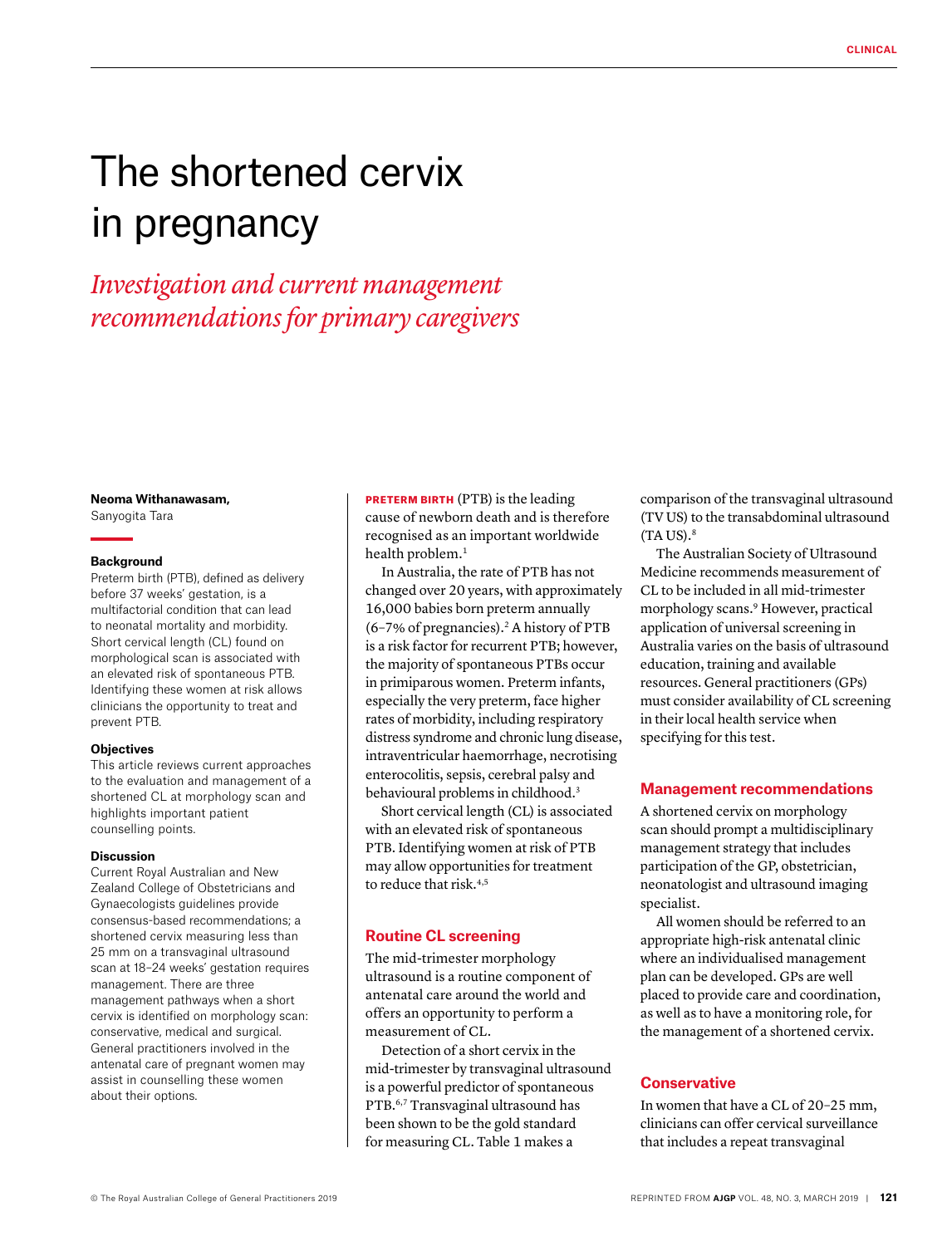ultrasound in 1–2 weeks. If during surveillance the cervix continues to shorten, commencing vaginal progesterone or rescue cervical cerclage should be considered, as described below. There is no clinical benefit in ongoing surveillance of CL after 26 weeks' gestation.

# **Medical: Progesterone**

There has been a growing body of evidence supporting the benefit of vaginal progesterone for shortened cervix in an otherwise low-risk pregnancy.

If CL is <20 mm, vaginal progesterone pessaries should be started, as multiple randomised control trials have shown a significant risk reduction of PTB and improved neonatal outcomes.<sup>10,11</sup> If a woman at low risk is found to have a CL of 20–25 mm, it is appropriate to suggest either cervical surveillance or vaginal progesterone.

Vaginal progesterone pessaries are safe to use for both mother and fetus and have few systemic side effects (which can include dizziness, headache and vaginal itch). The optimal dosage is not yet established and ranges 90–200 mg daily; however, current Australian practice is to commence 200 mg vaginal progesterone nocte until 37 weeks' gestation.<sup>12</sup> Ongoing cervical surveillance is still required for this subset of women until viability is reached.

## **Surgical: Cervical cerclage**

Cervical cerclage involves a procedure that uses a non-absorbable suture to mechanically support the cervix. Elective cervical cerclage should be considered for women at high risk. These risk factors are outlined in Box 1. When undertaken before 23 weeks' gestation, cervical cerclage is associated with a risk reduction in PTBs in women at high risk. There is no evidence that cervical cerclage in women in whom the diagnosis of a short cervix is an incidental finding improves pregnancy outcome, therefore cervical cerclage is generally not recommended for these women.13,14 However, there are some individual case considerations for cervical cerclage if initial CL is <10 mm.

Rescue cerclage is considered in the setting of a woman presenting with pre-viability cervical dilation or if, during ultrasound surveillance, a cervix continues to shorten despite progesterone.

# **Key points**

- **•** CL should be confirmed using a standardised technique, with the TV US being the current gold standard.
- **•** A multidisciplinary team approach should be initiated, with involvement of an obstetrician and neonatologist to discuss risks of PTB if the patient is found to have a short cervix.

## **Table 1. Comparison of transvaginal and transabdominal ultrasound**

|                      | <b>Transvaginal ultrasound</b><br><b>(TV US)</b>                                                                                                                                  | Transabdominal ultrasound<br>(TA US)                                                                          |
|----------------------|-----------------------------------------------------------------------------------------------------------------------------------------------------------------------------------|---------------------------------------------------------------------------------------------------------------|
| <b>Advantages</b>    | Safe and well tolerated<br>Unaffected by maternal<br>obesity, cervical position<br>and shadowing of fetal part<br>High reproducibility,<br>therefore a superior<br>screening tool | Cervical length >35 mm on<br>TA US is sufficient to exclude a<br>short cervix, reducing the need<br>for TV US |
| <b>Disadvantages</b> | More invasive testing than<br>TA US                                                                                                                                               | Cervix may not be adequately<br>visualised<br>If <35 mm on TA US, a TV US<br>should be performed              |

## **•** Repeat TV US in 1–2 weeks, or consider commencement of progesterone for a CL of 20–25 mm.

- **•** Progesterone should be offered for prevention of PTB in women at low risk if CL is <20 mm at 18–22 weeks.
- **•** For women deemed to be high risk, cervical cerclage should be considered if there is cervical dilatation pre-viability or if the cervix continues to shorten during surveillance.
- **•** Progesterone is generally the preferred treatment because of the lower risk of surgical complications.

## **Authors**

Neoma Withanawasam MBBS, Obstetric and Gynaecology Registrar, Eastern Health, Vic. [neoma.](mailto:neoma.withanawasam@easternhealth.org.au) [withanawasam@easternhealth.org.au](mailto:neoma.withanawasam@easternhealth.org.au) Sanyogita Tara FRANZCOG, Staff Obstetrician and Gynaecologist, Eastern Health, Vic Competing interests: None. Funding: None. Provenance and peer review: Not commissioned,

externally peer reviewed.

## **References**

- 1. WHO: Recommended definitions, terminology and format for statistical tables related to the perinatal period and use of a new certificate for cause of perinatal deaths. Modifications recommended by FIGO as amended October 14, 1976. Acta Obstet Gynecol Scand 1977;56(3):247–53.
- 2. Blencowe H, Cousens S, Oestergaard MZ, et al. National, regional, and worldwide estimates of preterm birth rates in the year 2010 with time trends since 1990 for selected countries: A systematic analysis and implications. Lancet 2012;379(9832):2162–72. doi: 10.1016/S0140- 6736(12)60820-4.
- 3. Saigal S, Doyle LW. An overview of mortality and sequelae of preterm birth from infancy to adulthood. Lancet 2008;371(9608):261–69. doi: 10.1016/S0140-6736(08)60136-1.
- 4. Pedretti MK, Kzemier BM, Dickinson JE, Mol BWJ. Implementing universal cervical length screening in asymptomatic women with singleton pregnancies: Challenges and opportunities. Aust N Z J Obstet Gynaecol 2017;57(2):221–27. doi: 10.1111/ajo.12586.

## **Box 1. Risk factors for preterm birth**

Previous history of preterm birth

Previous surgery to the cervix (cone biopsy and large loop excision of the transformation zone)

Congenital uterine malformations:

- bicornuate uterus
- septate uterus
- uterus didelphys